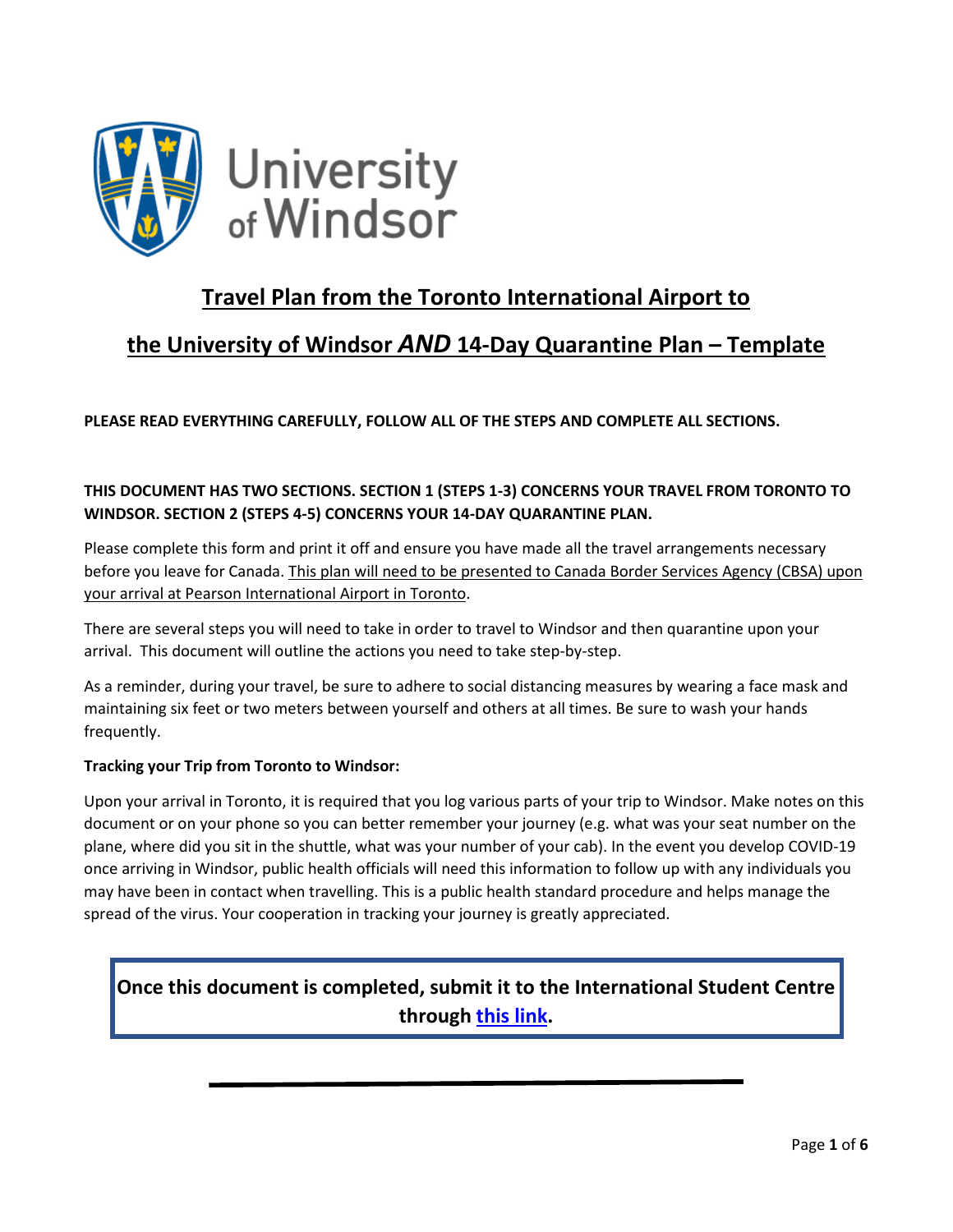### **SECTION 1:**

# **Steps 1 to 3 - Your Trip from Toronto to Windsor**

| Name (print clearly or type):                                |  |
|--------------------------------------------------------------|--|
| Number where you can be reached in Canada (if<br>available): |  |
| Email:                                                       |  |
| Country of Origin:                                           |  |

#### **Step 1: Travel from Toronto International Airport (Pearson International Airport).**

| Date of Arrival at Pearson International Airport:           |  |
|-------------------------------------------------------------|--|
| Projected Arrival Time at Pearson International<br>Airport: |  |
| Arriving at Terminal 1 or 3:                                |  |

• Once your plane lands, pick up your luggage at baggage claim and proceed through customs. Have this completed document with you.

### **Step 2: Take the Robert Q Airbus/Shuttle Service from Toronto to Windsor**

| Date of Robert Q Reservation to Windsor: |  |
|------------------------------------------|--|
| Shuttle Departure Time:                  |  |
| Arrival Time in Windsor:                 |  |

**Note: You must purchase your Robert Q reservation in advance of your arrival to Canada.** CBSA will want to ensure you have the means to get from Toronto to Windsor in a way that follows government travel requirements (e.g., mask wearing, social distancing, direct to your destination).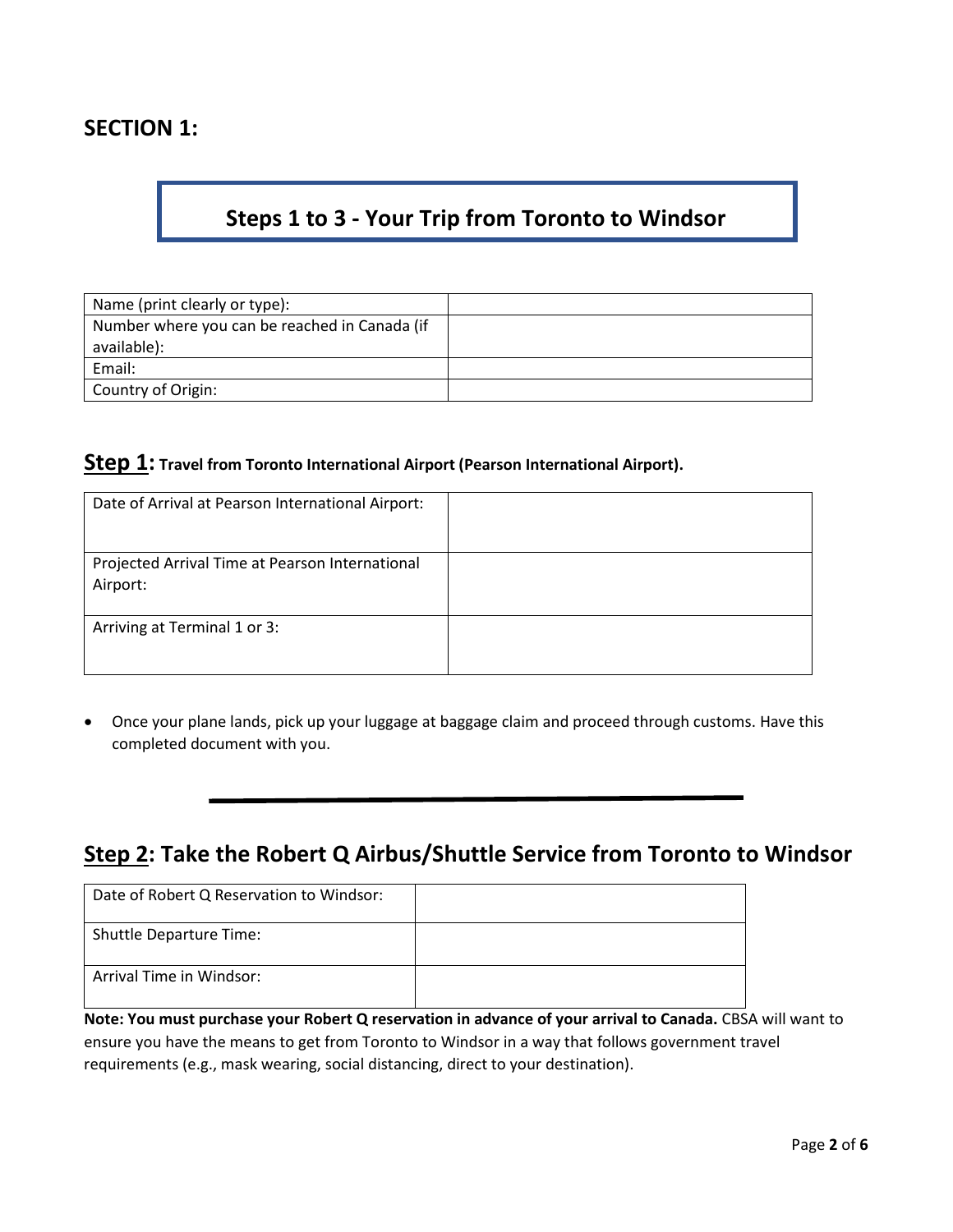- *If arriving at Terminal 3*, report to the "Robert Q" shuttle service at their "Out of Town Services" desk, inside to the right of door "C" on the arrivals level.
- *If arriving at Terminal 1***,** report to "Robert Q" check-in counter at the Ground Transportation Desk, located on Ground Level, one level below the arrivals level, between Post R and Post S.
- Book your ticket for the [Robert Q](https://reservation.robertq.com/airbus/) service in advance of your trip by visiting their website. Their shuttle leaves from Toronto's Pearson International Airport twice per day to Windsor, once at 8 am and once at 5 pm. If you arrive after 5 pm and you want to stay at a hotel to wait until the next shuttle, there are several hotels near the airport where you can stay. All hotels can be booked in advance. When booking your shuttle through Robert Q, please be sure to carefully review their website to ensure you are familiar with their requirements as they pertain to COVID-19 prevention.

### **Step 3: Take a Taxi or Uber from the Robert Q drop off in Windsor DIRECTLY to the University of Windsor or To Your Off-Campus Residence or Hotel**

There are several taxi options you can take to get from the shuttle drop off to UWindsor's campus. The cost from the drop off (Holiday Inn Hotel on Huron Church Road) to Alumni Hall or Cartier Hall is approximately \$20. You can pay by credit card or cash. Your taxi driver or Uber driver will know where Alumni Hall or Cartier Hall is. **You must take your cab or Uber DIRECTLY to your quarantine location directly and start your 14-quarantine period immediately upon your arrival.**

Contact numbers for taxi companies:

- Canadian Checker Cab (519) 254-7777
- Courtesy Transportation (519) 977-9700
- Vets Cab (519) 256-2621
- Uber (ensure app is downloaded onto your phone)

The car ride takes approximately 10 minutes. Wear your mask. If you are living off-campus, costs will depend on the location of your residence or hotel.

Once you arrive on campus, proceed directly to Alumni Hall or Cartier Hall. To check-in, please call the Resident Assistant (RA) at 226 347 4302 and they will meet you and give you access to your room.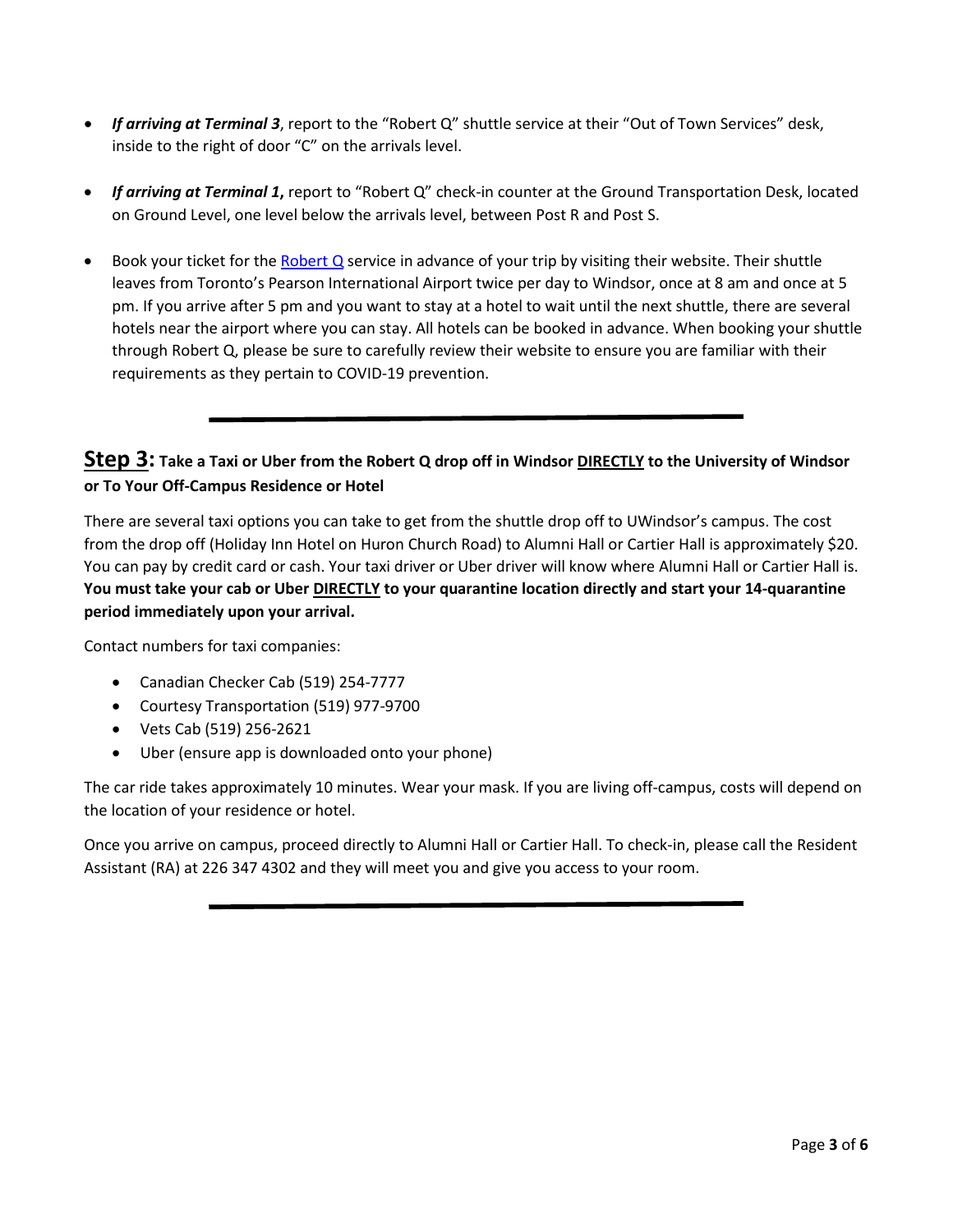### **Step 4 and 5 - Your 14-Day Quarantine Plan**

## **Step 4: Quarantining On-Campus in Residence OR Off-Campus**

As per directions from Health Canada, anyone who is coming/returning to Canada from travelling abroad **MUST** quarantine for 14-days. This means you must stay in your place of residence for 14-days and must not leave.

#### **A) Complete if Quarantining On-Campus in Residence:**

| <b>Place of Residence in Windsor</b>            |                                                         |
|-------------------------------------------------|---------------------------------------------------------|
| (complete the missing fields below)             |                                                         |
| <b>Address of Residence (indicate Alumni</b>    |                                                         |
| Hall or Cartier Hall and your assigned          |                                                         |
| room number):                                   |                                                         |
|                                                 |                                                         |
| <b>Planned Check in Time:</b>                   |                                                         |
|                                                 |                                                         |
| Food - How Will you Feed Yourself for 14-       | The University of Windsor will provide 14 days of meals |
| days?                                           | which will be dropped off outside my residence door     |
|                                                 | daily                                                   |
|                                                 |                                                         |
| <b>Medications and Other Basic Necessities?</b> | The University of Windsor will provide with any         |
|                                                 | required necessities that I may need during my          |
|                                                 | quarantine period.                                      |

#### **B) Complete Quarantining Off-Campus in a Private Residence, Rental Property or a Hotel:**

At this time, you may find it challenging to find an off-campus house or room where you will be able to quarantine. If you are struggling to find a place to live you, consider living in Residence for the fall term where there is a quarantine program built into your fees. Off-campus students who are not living in Residence for at least one term, will not be permitted to quarantine in Residence. It is your responsibility to make these arrangements off-campus. UWindsor has established an agreement with an off-campus hotel chain that will allow you to quarantine for a competitive rate that includes food. For more information on UWindsor's hotel option visit:<https://www.uwindsor.ca/international-student-centre/>

For assistance finding a house, apartment or room off-campus, visit the university's off-campus housing page for more information about living off campus: [https://www.uwindsor.ca/success/off-campus-housing/298/im](https://www.uwindsor.ca/success/off-campus-housing/298/im-deciding-perfect-place)[deciding-perfect-place](https://www.uwindsor.ca/success/off-campus-housing/298/im-deciding-perfect-place)

**IMPORTANT:** If you are planning to quarantine in an off-campus residence, where there are already people residing, your living situation must be that you can isolate yourself from others living in that house. If for example, you are sharing a room with another person, arrangements must be in place to isolate yourself such that CBSA will allow you into the country. Students who are living in "communal settings" will be scrutinized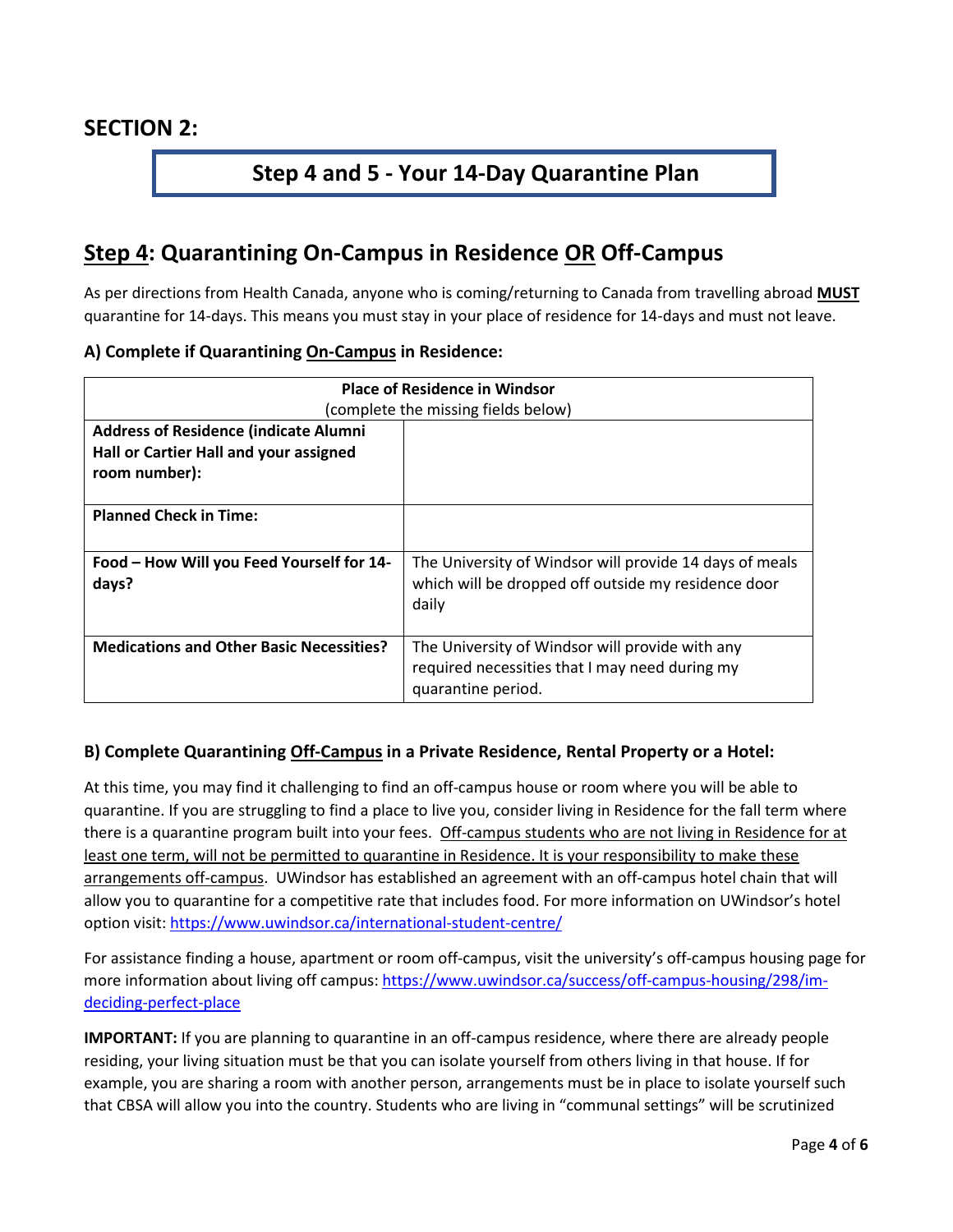carefully by CBSB, as will any student who is living with a vulnerable person (e.g., a person with diabetes or a person over a certain age).

| <b>Place of Residence in Windsor</b>     |  |  |
|------------------------------------------|--|--|
| (complete each the fields below)         |  |  |
| <b>Address of Residence:</b>             |  |  |
|                                          |  |  |
| Type of Residence (e.g., Rented          |  |  |
| <b>House or Apartment, Temporarily</b>   |  |  |
| Staying with a Fellow Student(s),        |  |  |
| Hotel)                                   |  |  |
|                                          |  |  |
| <b>Planned Arrival Time:</b>             |  |  |
|                                          |  |  |
| Food - How Will you Feed Yourself        |  |  |
| for 14-days?                             |  |  |
|                                          |  |  |
| <b>Other Basic Necessities (how will</b> |  |  |
| you obtain them)?                        |  |  |

If you will be isolating off-campus be sure to have cash, a debit card and/or credit card in order to pay for food and any other basic necessities you need delivered to your house/apartment/hotel. There are many restaurants and drug stores that will deliver for a reasonable added cost.

### **Step 5: How to Quarantine**

Upon your arrival at your quarantine location, you must send an email to [intlarrivals@uwindsor.ca.](mailto:intlarrivals@uwindsor.ca) In the *Subject Line* of the email, indicate "Arrived in Canada" and in the email provide your first, last name, student ID, your arrival date, and let us know if you have any questions. It is important to connect with the International Student Centre as soon as possible upon your arrival as we are required to follow up with you regularly during your 14-day quarantine.

The following are latest quarantine information from Health Canada[: https://www.canada.ca/en/public](https://www.canada.ca/en/public-health/services/diseases/2019-novel-coronavirus-infection/prevention-risks.html)[health/services/diseases/2019-novel-coronavirus-infection/prevention-risks.html](https://www.canada.ca/en/public-health/services/diseases/2019-novel-coronavirus-infection/prevention-risks.html)

Failure to follow these directions could result in fines and/or criminal charges under Canada's Quarantine Act: [https://www.canada.ca/en/department-justice/news/2020/04/government-of-canada-further-facilitates](https://www.canada.ca/en/department-justice/news/2020/04/government-of-canada-further-facilitates-enforcement-of-the-federal-quarantine-act.html)[enforcement-of-the-federal-quarantine-act.html.](https://www.canada.ca/en/department-justice/news/2020/04/government-of-canada-further-facilitates-enforcement-of-the-federal-quarantine-act.html)

The Government of Canada, the Government of Ontario, and the University of Windsor take these directives seriously and it is the University's expectation that students will make their very best efforts to follow the following quarantine directives once you have started your 14-day quarantine: